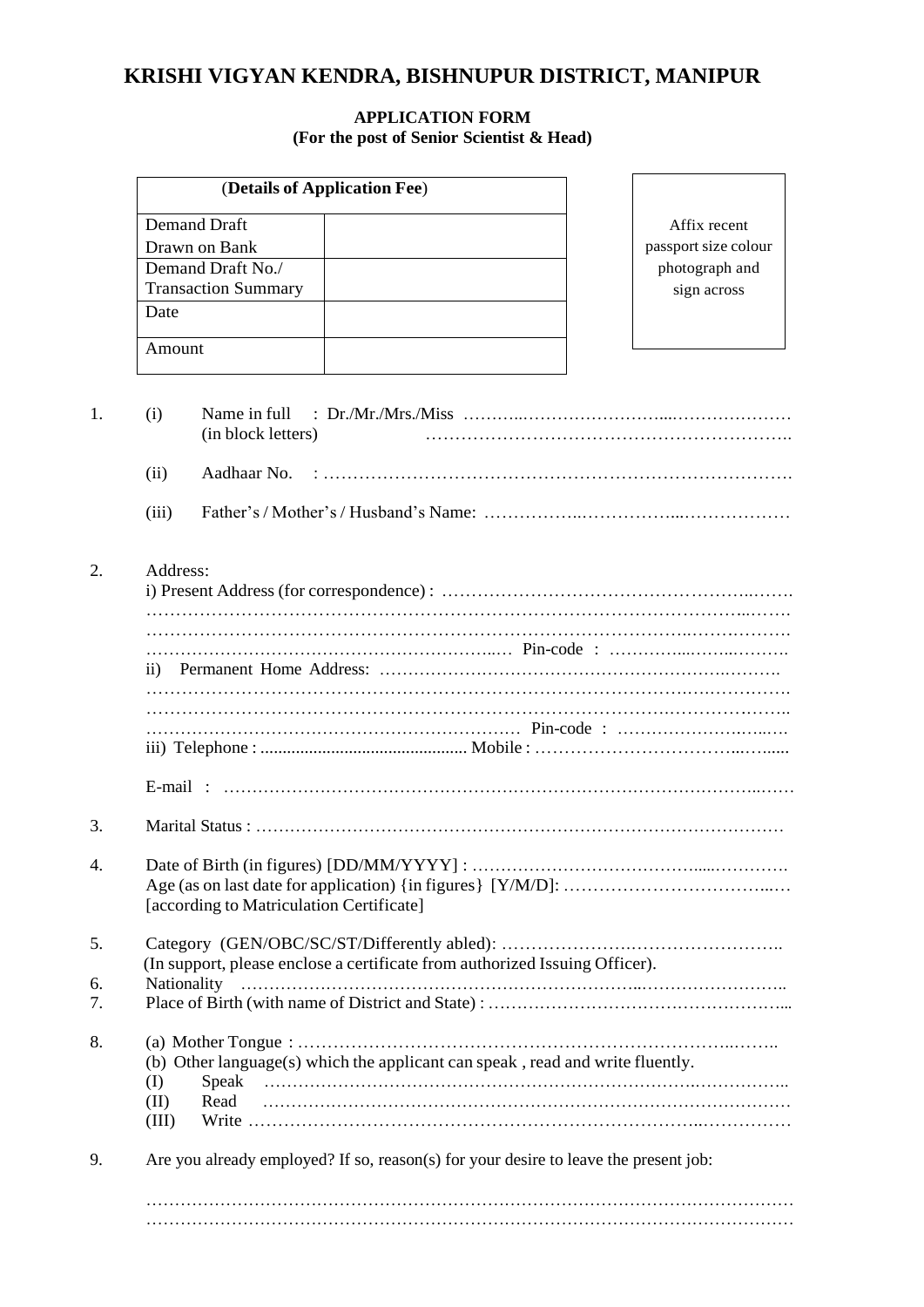10. Examinations passed:(Please enclose copies of certificate/degree & mark - sheet/transcript etc. of each of the examinations.)

| <b>Examination*</b> |                                                                                            | Name of the        | Name of the<br>Percentageof                            |                                   | <b>Division</b> | Year of | Subject(s) (Major) | <b>Enclosure Number</b> |                           |
|---------------------|--------------------------------------------------------------------------------------------|--------------------|--------------------------------------------------------|-----------------------------------|-----------------|---------|--------------------|-------------------------|---------------------------|
|                     |                                                                                            | degree/<br>diploma | <b>University or</b><br>other examining<br><b>body</b> | marks/<br><b>OCGA</b><br>obtained | obtained        | passing |                    | Certificate<br>e/degree | Mark sheet/<br>transcript |
| (i)                 | $10^{\text{th}}$                                                                           |                    |                                                        |                                   |                 |         |                    |                         |                           |
| (ii)                | Higher<br>Secondary/<br>Intermediate/<br>Pre-<br>University/ $12^{th}$                     |                    |                                                        |                                   |                 |         |                    |                         |                           |
| (iii)               | Bachelor's Degree                                                                          |                    |                                                        |                                   |                 |         |                    |                         |                           |
| (iv)                | Master's Degree                                                                            |                    |                                                        |                                   |                 |         |                    |                         |                           |
| (v)                 | Doctor's degree                                                                            |                    |                                                        |                                   |                 |         |                    |                         |                           |
| (vi)                | Any other examination(s)                                                                   |                    |                                                        |                                   |                 |         |                    |                         |                           |
| (a)                 | Degree/Diploma/<br>Certificate<br>(with<br>exact<br>duration)                              |                    |                                                        |                                   |                 |         |                    |                         |                           |
| (b)                 | qualifying<br>Any<br>examination<br>viz,<br>NET/SLET<br>etc.<br>NCC/NSS (C<br>Certificate) |                    |                                                        |                                   |                 |         |                    |                         |                           |

Only completed and awarded qualifications should be mentioned. Incomplete or result awaited qualifications should not be mentioned or clearly indicated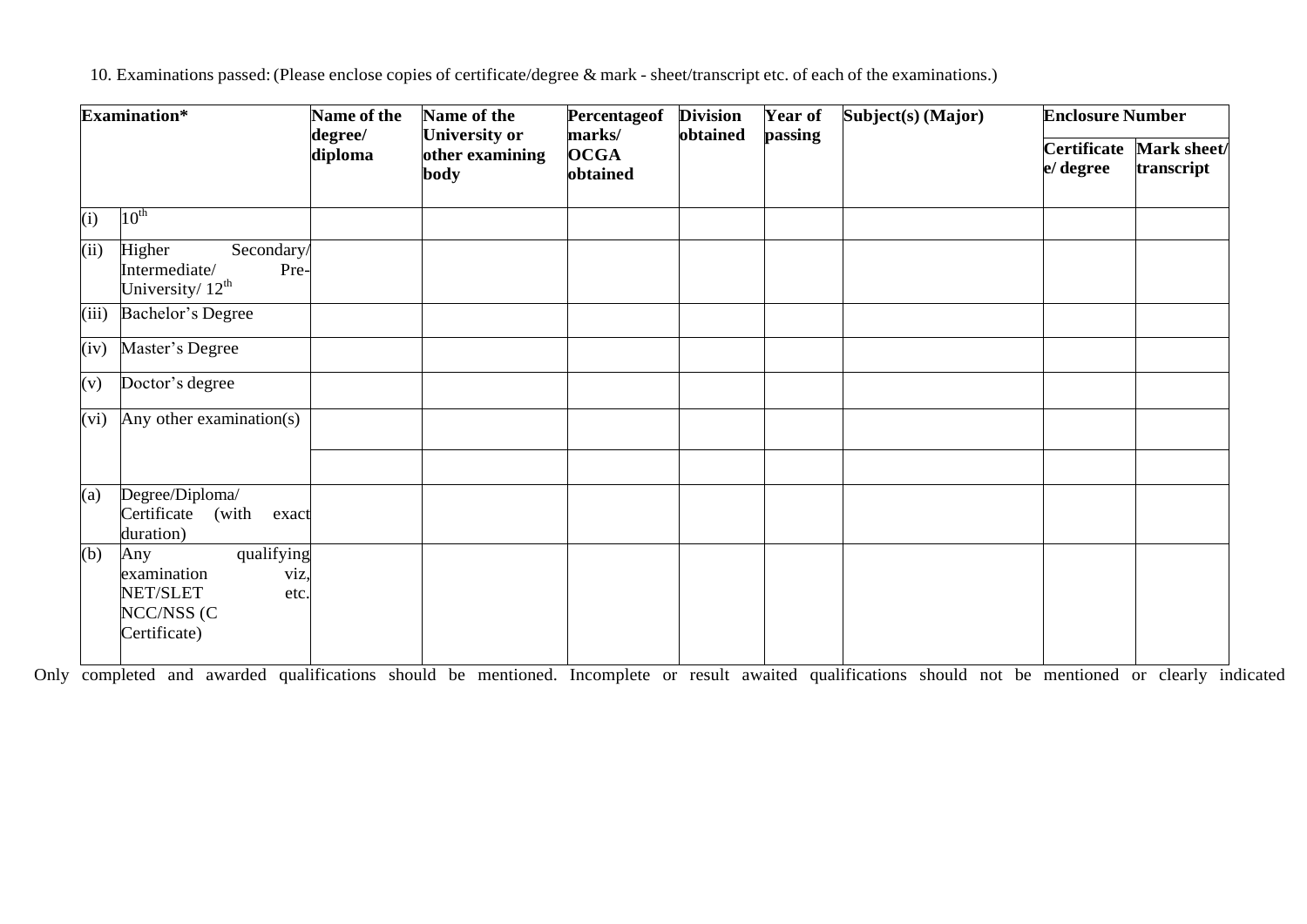11. (a) Scholarships, Study Fellowships for Master's Degree, Ph.D. Degree, Post -Doctoral (Awarding Agency viz., ICAR/CSIR/UGC/others, duration with dates, Amount per month/ perannum) ..................................................................................................................................................................... ..................................................................................................................................................................... (b) Honours/Awards, Recognitions etc. with details (conferring agency, year, title of honour/award/recognition, status viz., Institutional, State, National, International) ................................................................................................................................................................... .................................................................................................................................................................... 12. Any position or authority held or distinctions gained in extra - curricular activities, including games, sports, NCC, NSS, Hostel Warden ship, DDO ship, I/c Examination & Academic Cell, I/c Technical Cell, I/c Library, I/c Farm, I/c Ambulatory Services etc. (Details to be givenincluding dates and duration where required). ................................................................................................................................................................... .................................................................................................................................................................. (a) Experience :- Teaching, Research, Extension, Field Work or any other, (Please describe each of the experience separately and in detail with its duration and dates). ..................................................................................................................................................................... .................................................................................................................................................................... (b)Trainings (Orientation, Refresher, Summer/Winter School, others) obtained with dates anddurations in India and abroad separately. .................................................................................................................................................................... (c) Seminars, workshops, symposium attended and papers presented with dates andduration in India and abroad separately : ..................................................................................................................................................................... .................................................................................................................................................................... 13. Publications, if any, with their titles, Please list your publications in bibliographic form they should be classified into Scientific papers, Extension publications (Booklets/Bulletins), Books (Authored/Edited), Manuals, Book Chapters, Popular articles. Etc. (Reprints of papers be enclosed with the application) : ..................................................................................................................................................................... ..................................................................................................................................................................... 14. Positions held in chronological orders:

| Name of Post Organization | Pay scale,<br>Present basic,       | <b>Period</b>    |                | <b>Total</b><br><b>Duration</b> | <b>Reasonfor</b><br>leaving |
|---------------------------|------------------------------------|------------------|----------------|---------------------------------|-----------------------------|
|                           | <b>Present total</b><br>emoluments | From<br>D. M. Y. | To<br>D. M. Y. | <b>Y. M. D</b>                  |                             |
|                           |                                    |                  |                |                                 |                             |
|                           |                                    |                  |                |                                 |                             |
|                           |                                    |                  |                |                                 |                             |
|                           |                                    |                  |                |                                 |                             |
|                           |                                    |                  |                |                                 |                             |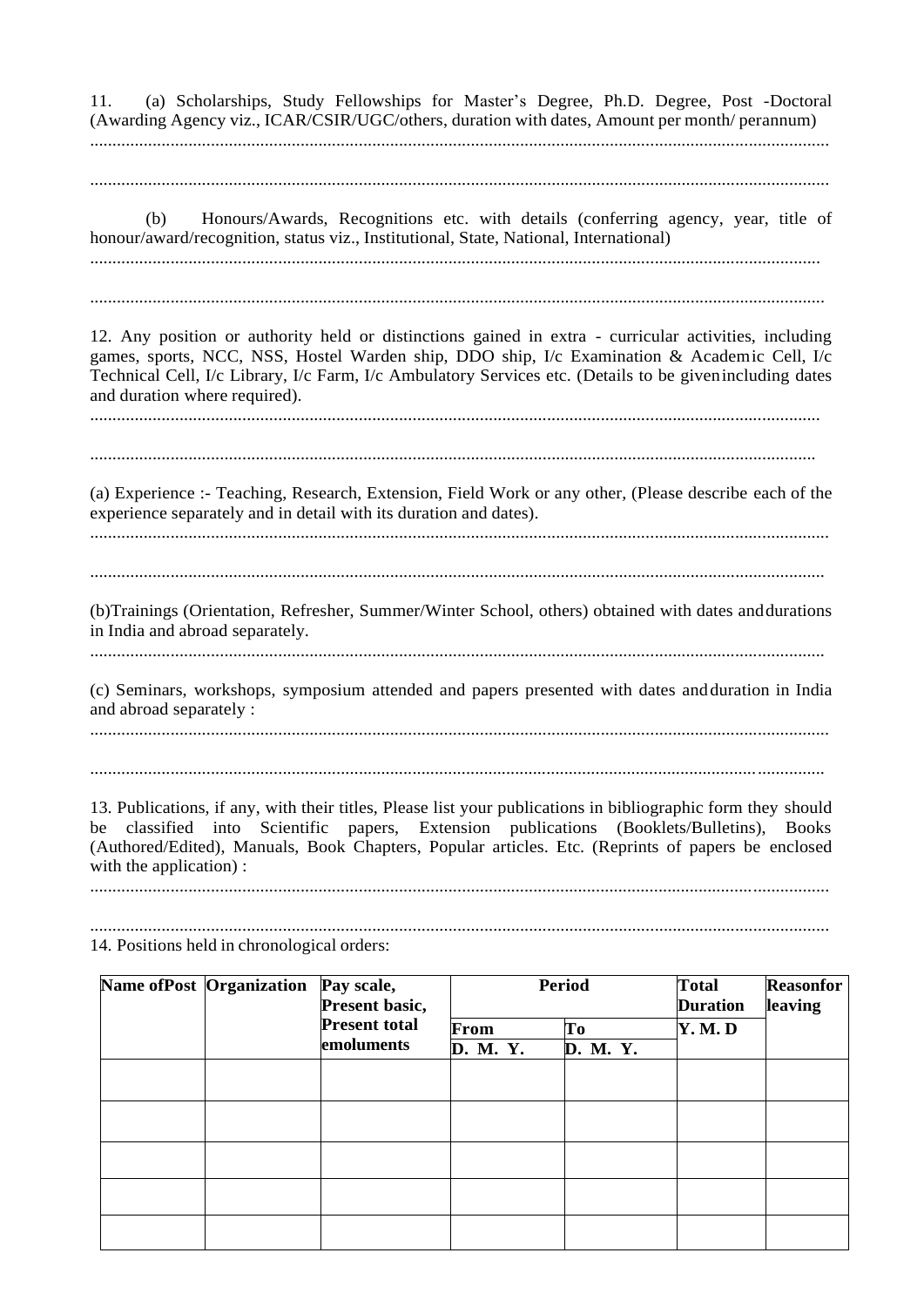15. External Projects got sanctioned and handled:

| Name of<br><b>External</b><br><b>Project got</b> | <b>Sanctioning</b><br>agency | <b>Total outlay</b> | <b>Period</b>    |                | <b>Total</b><br><b>Duration</b> | <b>Remarks</b> |
|--------------------------------------------------|------------------------------|---------------------|------------------|----------------|---------------------------------|----------------|
| sanctioned,<br>sanction No.                      |                              |                     | From<br>D. M. Y. | To<br>D. M. Y. | <b>Y. M. D</b>                  |                |
|                                                  |                              |                     |                  |                |                                 |                |

16. Membership of Societies/Bodies, if any

..................................................................................................................................................................... ................................................................................................................................................................. 17. (i) Have you ever been arrested/prosecuted/convicted by a criminal court ?; if yes, give the circumstances and sentence awarded. ..................................................................................................................................................................... Have you ever been subjected to any departmental enquiry ?; if yes, give details .................................................................................................................................................................... ..................................................................................................................................................................... Have you ever been debarred from appearing at any examination/selection conducted bythe union public service commission/state public service commission/government/ university/ board of any other educational institute/authorities ?; if yes, give particulars ..................................................................................................................................................................... ..................................................................................................................................................................... 18. Additional Remarks, if any ....................................................... ....................................................... ..................................................................................................................................................................... .....................................................................................................................................................................

**Note:** - All the statements should be supported by proof enclosure wherever necessary. If the space is insufficient additional sheet may be used wherever required.

### **DECLARATION**

I declare that the entries made in this form are true and correct to the best of my knowledge and belief. And if found wrong legal actions can be taken against me.

Place :………………

Date : .................... **Signature of the Candidate**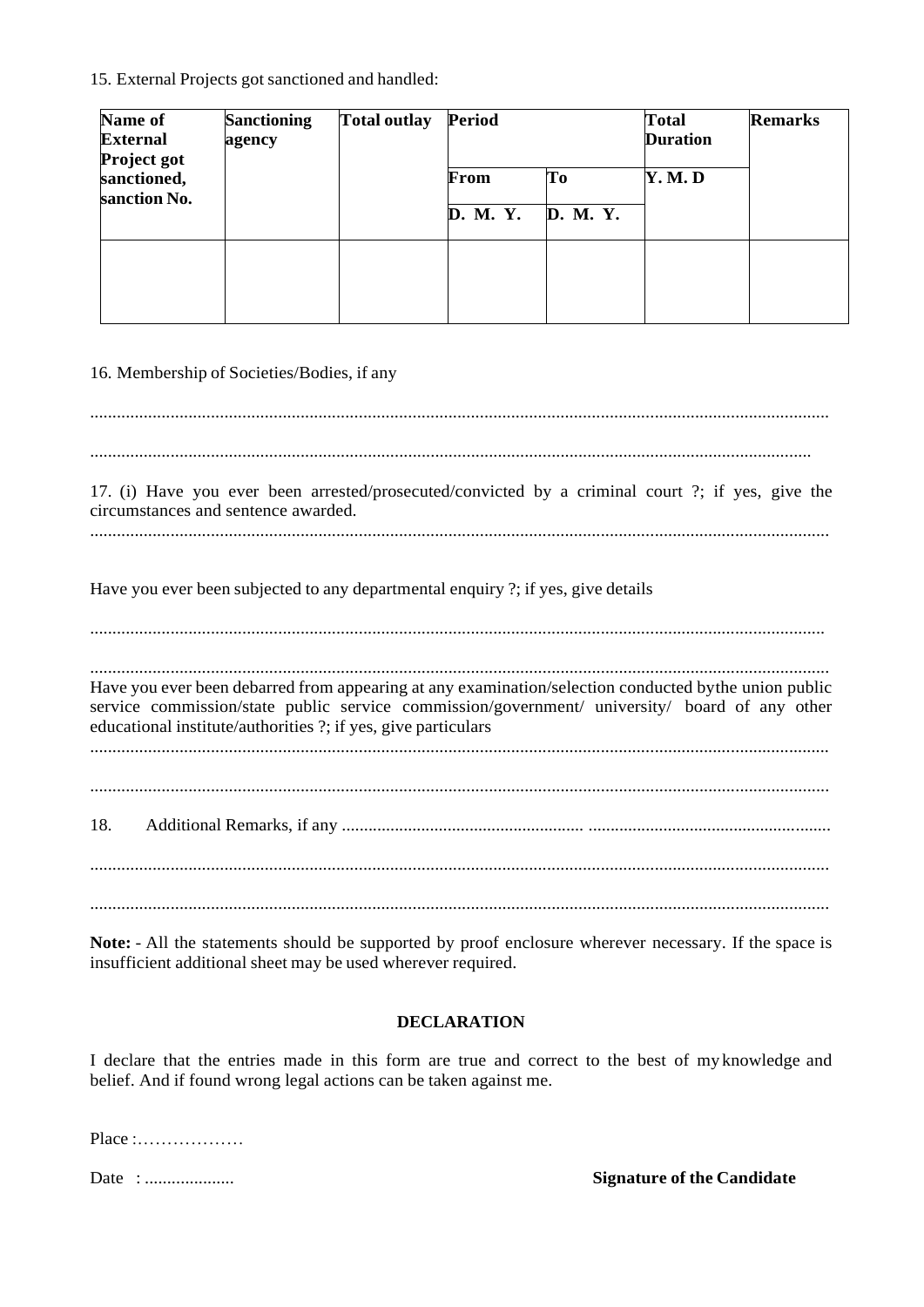### **REMARKS OF THE PRESENT EMPLOYER (In the case of those who are already in service)**

| The |                                                                                                 |
|-----|-------------------------------------------------------------------------------------------------|
|     |                                                                                                 |
|     |                                                                                                 |
|     | is forwarded and he/ she will be relieved in case he/ she is selected for the post applied for. |

Date.............................

Place ……………………

Name………..…………………………. **Designation……….…………………..**

Signature………………………………

**(With official seal)**